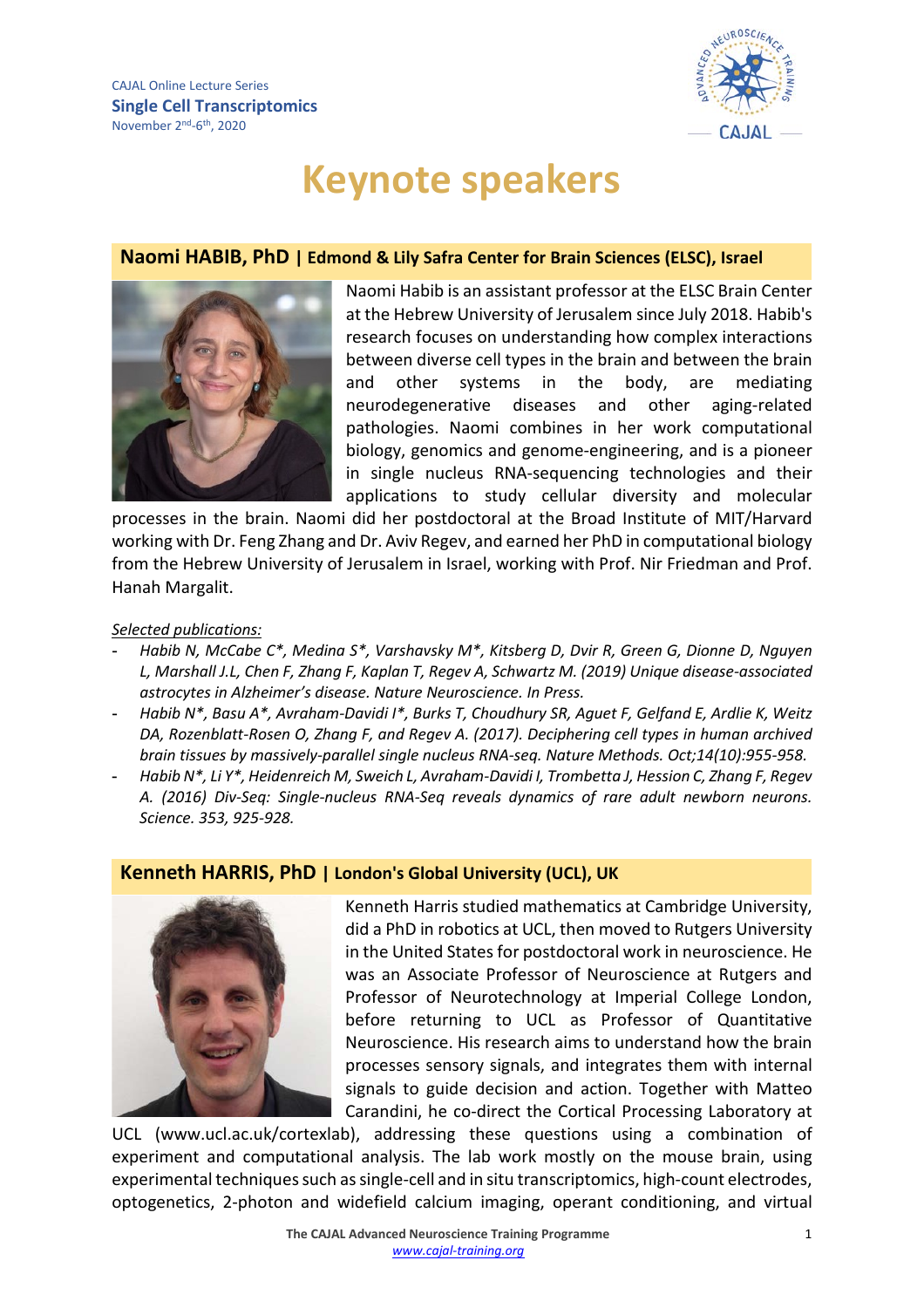CAJAL Online Lecture Series **Single Cell Transcriptomics** November 2nd-6th, 2020



reality simulation. They also develop and deploy new computational techniques to turn the "big data" produced by these experiments into conclusions about brain function.

### *Selected publications:*

- **-** *Qian X, Harris KD, Hauling T, Nicoloutsopoulos D, Manchado AM, Skene N, Hjerling-Leffler J, Nilsson M. (2019) Probabilistic cell typing enables fine mapping of closely related cell types in situ. Nature Methods doi:10.1038/s41592-019-0631-4.*
- **-** *Harris, K.D., Hochgerner, H., Skene, N., Magno, L., Katona, L., Bengtsson Gonzales, C., Somogyi, P., Kessaris, N., Linnarsson, S., Hjerling-Leffler, J. (2018). Classes and continua of hippocampal CA1 inhibitory neurons revealed by single-cell transcriptomics. PLoS Biology 16 (6), e2006387*
- **-** *Stringer C, Pachitariu M, Steinmetz NA, Carandini M, Harris KD (2019). High-dimensional geometry of visual cortical population activity. Nature 571(7765):361-365 (full article)*
- **-** *Stringer C, Pachitariu M, Steinmetz NA, Reddy CB, Carandini M, Harris KD (2019). Spontaneous behaviors drive multidimensional, brainwide activity. Science 364(6437):255 (full article)*
- **-** *Steinmetz NA, Zatka-Haas P Carandini M, Harris KD (2019). Distributed networks for choice, action, and engagement across the mouse brain. Nature doi:10.1038/s41586-019-1787-x (full article)*

## **Ed LEIN, PhD | Allen Institute for Brain Science, USA**



Ed Lein is an Investigator at the Allen Institute for Brain Science and an Affiliate Professor in the Department of Neurological Surgery at the University of Washington. He received a B.S. in biochemistry from Purdue University and a Ph.D. in neurobiology from UC Berkeley, and performed postdoctoral work at the Salk Institute for Biological Studies. He joined the Allen Institute in 2004 and has led the creation of large-scale gene expression atlases of the adult and developing mammalian brain as catalytic community resources, including the inaugural Allen Mouse Brain Atlas and

developing and adult human and non-human primate brain atlases. Dr. Lein has driven a number of advances in using the tools of modern molecular genomics techniques to study brain organization at the regional, cellular and functional brain level, to understand what is unique about human brain, and to understand what is disrupted in brain diseases. He now leads the Human Cell Types program at the Allen Institute, which aims to create a comprehensive map of human brain cell types and circuits using quantitative single cell transcriptomic, anatomical and functional methods, and is a member of the NIH BRAIN Initiative Cell Census Network and the Human Cell Atlas.

- **-** *Hodge RD, Bakken TE, Miller JA, Smith KA, Barkan ER, Graybuck LT… Lein ES. [Conserved cell types](https://www.ncbi.nlm.nih.gov/pubmed/31435019)  [with divergent features in human versus mouse cortex.](https://www.ncbi.nlm.nih.gov/pubmed/31435019) Nature. 2019 Sep;573(7772):61-68. doi: 10.1038/s41586-019-1506-7. Epub 2019 Aug 21.*
- **-** *Bakken TE, Hodge RD, Miller JA, Yao Z, Nguyen TN, Aevermann B, Barkan E, Bertagnolli D, Casper T, Dee N, Garren E, Goldy J, Graybuck LT, Kroll M, Lasken RS, Lathia K, Parry S, Rimorin C, Scheuermann RH, Schork NJ, Shehata SI, Tieu M, Phillips JW, Bernard A, Smith KA, Zeng H, Lein ES, Tasic B. [Single-nucleus and single-cell transcriptomes compared in matched cortical cell](https://www.ncbi.nlm.nih.gov/pubmed/30586455)  [types.](https://www.ncbi.nlm.nih.gov/pubmed/30586455) PLoS One. 2018 Dec 26;13(12):e0209648. doi: 10.1371/journal.pone.0209648. eCollection 2018.*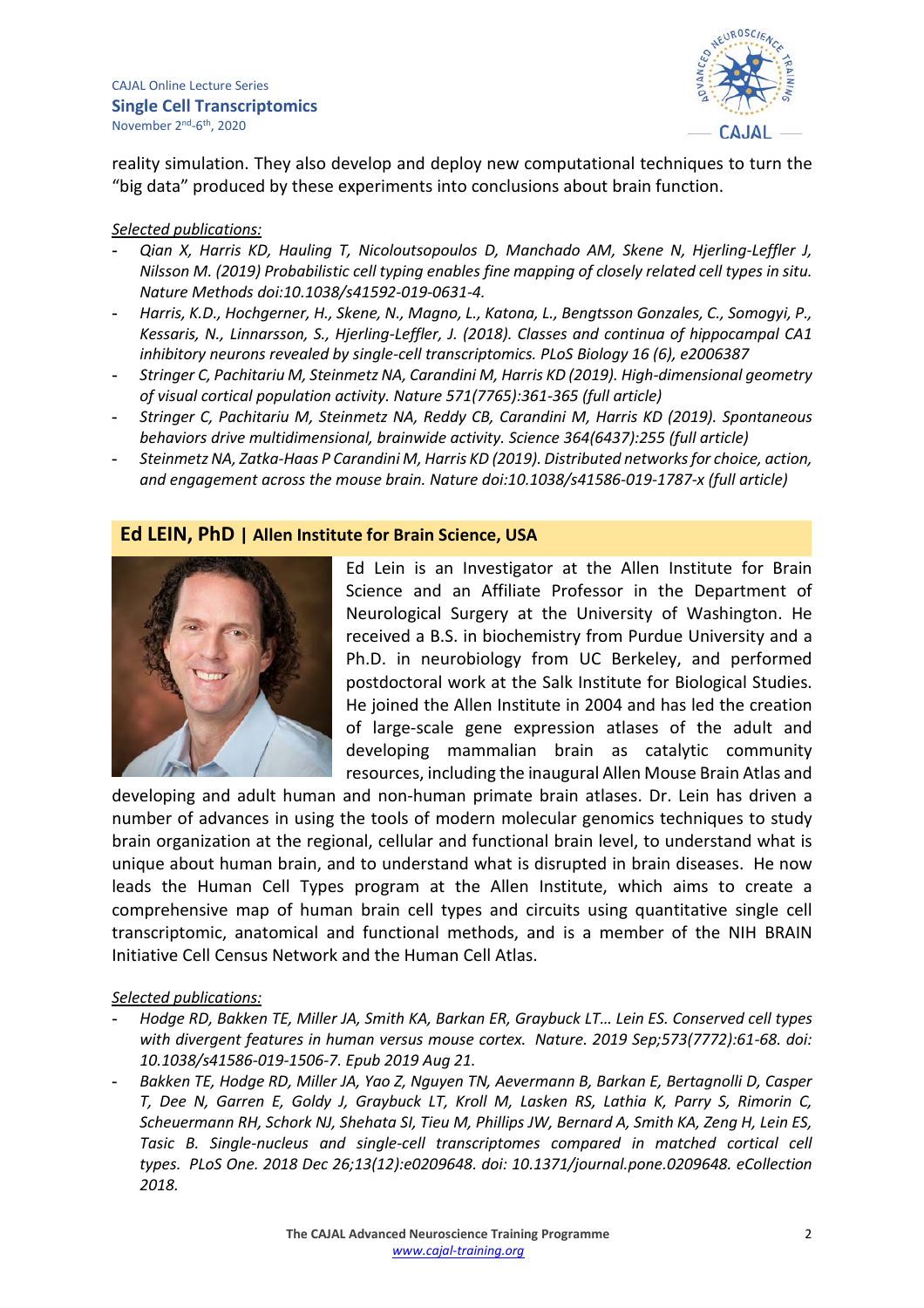#### CAJAL Online Lecture Series **Single Cell Transcriptomics** November 2nd-6th, 2020



- **-** *Boldog E, Bakken TE, Hodge RD, Novotny M, Aevermann BD, … Lein ES, Tamás G. [Transcriptomic](https://www.ncbi.nlm.nih.gov/pubmed/30150662)  [and morphophysiological evidence for a specialized human cortical GABAergic cell type.](https://www.ncbi.nlm.nih.gov/pubmed/30150662) Nat Neurosci. 2018 Sep;21(9):1185-1195. doi: 10.1038/s41593-018-0205-2. Epub 2018 Aug 27.*
- **-** *Tasic B, Yao Z, Graybuck LT, Smith KA, Nguyen TN, Bertagnolli D, … Lein E, Hawrylycz M, Svoboda K, Jones AR, Koch C, Zeng H. [Shared and distinct transcriptomic cell types across neocortical](https://www.ncbi.nlm.nih.gov/pubmed/30382198)  [areas.](https://www.ncbi.nlm.nih.gov/pubmed/30382198) Nature. 2018 Nov;563(7729):72-78. doi: 10.1038/s41586-018-0654-5. Epub 2018 Oct 31.*
- **-** *Hawrylycz MJ, Lein ES, Guillozet-Bongaarts AL, Shen EH, Ng L... [An anatomically comprehensive](https://www.ncbi.nlm.nih.gov/pubmed/22996553)  [atlas of the adult human brain transcriptome.](https://www.ncbi.nlm.nih.gov/pubmed/22996553) Nature. 2012 Sep 20;489(7416):391-399. doi: 10.1038/nature11405.*

## **Sten LINNARSSON, PhD | Karolinska Institute, Sweden**



Sten Linnarsson took his PhD in 2001, studying neurotrophic factors regulating neuronal survival, growth and plasticity. Instead of a postdoc, he founded a company to develop methods for gene expression analysis and single-molecule DNA sequencing. In 2007, he was appointed assistant professor and in 2015 Professor of Molecular Systems Biology at Karolinska Institute. He was awarded the 2015 Erik K. Fernström Prize for his work in single-cell biology, and is a member of the European Molecular Biology Organization (EMBO), the Organizing Committee of the Human Cell Atlas

initiative and the Nobel Assembly at Karolinska Institutet. Since 2007, Linnarsson has pursued single-cell biology with the ultimate aim to discover the complete branching manifold of cell states in the developing human nervous system. To achieve this goal, his group pioneered single-cell RNA sequencing, RNA single-molecule FISH, and advanced computational methods. In 2011, Linnarsson showed that cell types could be directly discovered and distinguished de novo, by unbiased sampling and sequencing of large numbers of single cells, without use of previously known markers, thus laying a conceptual foundation for the single-cell genomics field. He has made important contributions to singlecell technology: unique molecular identifiers (UMIs) for accurate quantification; Patch-seq for combined electrophysiology, morphology and transcriptomics; RNA velocity to extract dynamic information from snapshot measurements, and more. In a series of recent papers he has used these methods to explore the mammalian brain, culminating in a complete singlecell atlas of the mouse nervous system in 2018.

- **-** *Amit Zeisel, Hannah Hochgerner, Peter Lönnerberg, Anna Johnsson, Fatima Memic, Job van der Zwan, Martin Häring, Emelie Braun, Lars E. Borm, Gioele La Manno, Simone Codeluppi, Alessandro Furlan, Kawai Lee, Nathan Skene, Kenneth D. Harris, Jens Hjerling Leffler, Ernest Arenas, Patrik Ernfors, Ulrika Marklund, Sten Linnarsson. Molecular architecture of the mouse nervous system. Cell 2018 Aug 8.*
- **-** *Gioele La Manno, Ruslan Soldatov, Amit Zeisel, Emelie Braun … Sten Linnarsson\* and Peter V. Kharchenko\*. RNA Velocity of Single Cells. Nature 2018, Aug 7.*
- **-** *Hochgerner H, Zeisel A, Lönnerberg P, Linnarsson S. Conserved properties of dentate gyrus neurogenesis across postnatal development revealed by single-cell RNA sequencing. Nature Neuroscience 2018 Feb*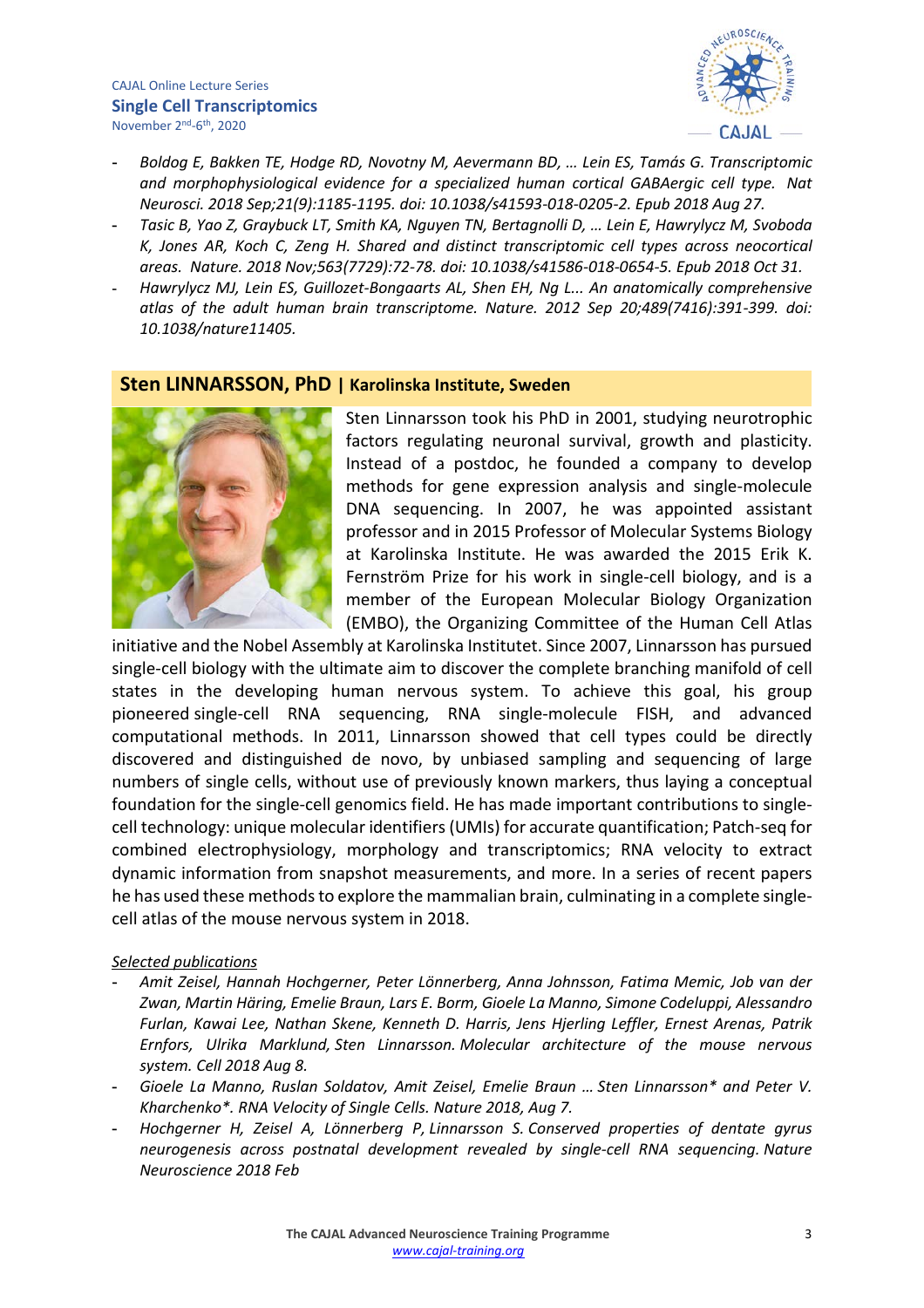### CAJAL Online Lecture Series **Single Cell Transcriptomics** November 2nd-6th, 2020



- **-** *Gioele La Manno, Daniel Gyllborg, Simone Codeluppi, Kaneyasu Nishimura, Carmen Salto, Amit Zeisel, Lars Eliot Borm, Simon R.W. Stott, Enrique M. Toledo, J. Carlos Villaescusa, Peter Lönnerberg, Jesper Ryge, Roger Alistair Barker, Ernest Arenas, Sten Linnarsson. Molecular Diversity of Midbrain Development in Mouse, Human and Stem Cells. Cell. 2016 Oct 9.*
- **-** *Amit Zeisel\*, Ana Munoz Manchado\*, Simone Codeluppi, Peter Lönnerberg, Gioele La Manno, Anna Juréus, Sueli Marques, Hermany Munguba, Liqun He, Christer Betsholtz, Charlotte Rolny, Gonçalo Castelo-Branco, Jens Hjerling-Leffler, Sten Linnarsson. Cell types in the mouse cortex and hippocampus revealed by single-cell RNA-seq. Science 2015 Mar 6;347(6226):1138-42*

## **John MARIONI, PhD | European Bioinformatics Institute (EMBL-EBI), UK**



John Marioni is a Research Group Leader at the EMBL-European Bioinformatics Institute, a Senior Group Leader at the CRUK Cambridge Institute within the University of Cambridge and an Associate Faculty member of the Wellcome Sanger Institute. John read for his PhD at the University of Cambridge under the supervision of Professor Simon Tavaré before becoming a postdoctoral scholar under the supervision of Professor Matthew Stephens at the University of Chicago. John's lab has pioneered the development of methods for the analysis of singlecell genomics data. Subsequently, his lab has

applied them, in conjunction with outstanding experimental collaborators, to understand cell fate decisions in early mammalian development. Complete list of Published Work in MyBibliography: www.ebi.ac.uk/research/marioni/publications

- **-** *MOFA+: a probabilistic framework for comprehensive integration of structured single-cell data; Argelaguet R, Arnol D, Bredikhin D, Deloro Y, Velten B, Marioni JC, Stegle O in Nature, Volume (2019) p.*
- **-** *A single-cell molecular map of mouse gastrulation and early organogenesis; Pijuan-Sala B, Griffiths JA, Guibentif C, Hiscock TW, Jawaid W, Calero-Nieto FJ, Mulas C, Ibarra-Soria X, Tyser RCV, Ho DLL, Reik W, Srinivas S, Simons BD, Nichols J, Marioni JC, Göttgens B. in Nature, Volume 566 (2019) p.490-495*
- **-** *Batch effects in single-cell RNA-sequencing data are corrected by matching mutual nearest neighbors; Haghverdi L, Lun ATL, Morgan MD, Marioni JC. in Nature Biotechnology, Volume 36 (2018) p.421-427*
- **-** *Pooling across cells to normalize single-cell RNA sequencing data with many zero counts; Lun AT, Bach K, Marioni JC. in Genome Biology, Volume 17 (2016) p.75*
- **-** *High-throughput spatial mapping of single-cell RNA-seq data to tissue of origin; Achim K, Pettit JB, Saraiva LR, Gavriouchkina D, Larsson T, Arendt D, Marioni JC. in Nature Biotechnology, Volume 33 (2015) p.503-509*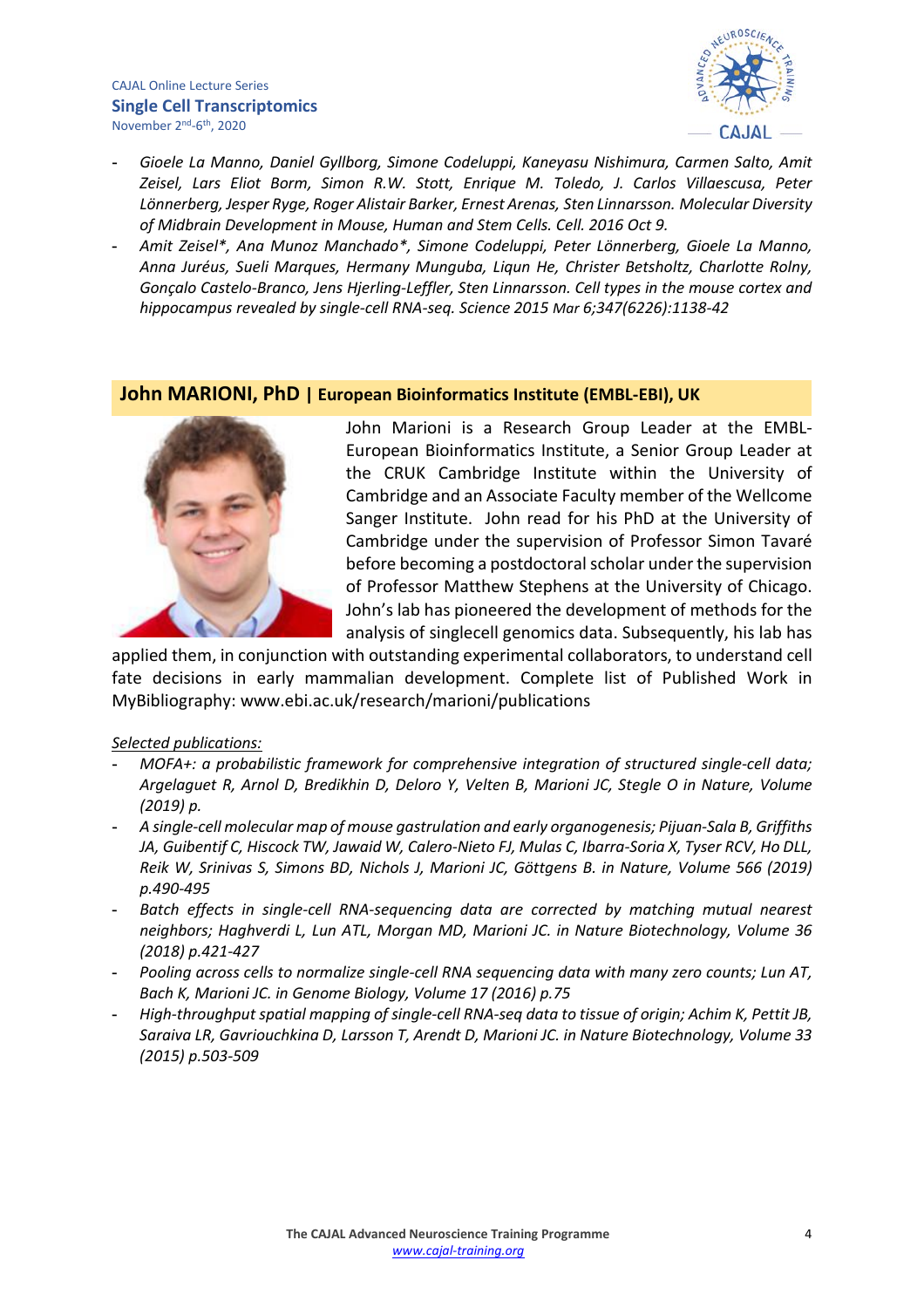

## **Ana MARTIN VILLALBA, PhD | [German Cancer Research Center \(DKFZ\), Germany](https://www.dkfz.de/)**



Ana Martin-Villalba studied medicine in Murcia, Spain and Leeds, UK and received her Ph.D. from the University of Heidelberg for investigating the role of death ligands in the ischemic brain. Thereafter she moved to the german cancer research center (DKFZ) where she further worked on devicing strategies for CNS repair following stroke, spinal cord injuries or chronic CNS disorders with a focus on the interaction of the CNS with the innate immune system and activation of endogenous stem cells. This work has also generated some understanding of how cancer stem cell contribute to tumor progression and set the basis for a phase-II clinical trial that

successfully increased the overall survival of a subgroup of glioblastoma patient. She was awarded the prestigious Paul Ehrlich and Ludwig Darmstaedter Prize and the Heinz Maier-Leibnitz Prize for the development of pro-regenerative brain therapies. She was awarded an ERC grant in 2018. Her research now centers in understanding stem cell behaviour in homeostasis and disease including CNS-injuries and cancer, for which she has pioneered the application of single cell technologies.

- **-** *Baser, A., Skabkin, M., Kleber, S., Dang, Y., Guelcueler Balta, G.S., Kalamakis, G., Goepferich, M., Schefzik, R., Santos Lopez, A., Llorens Bobadilla, E., Schultz, C., Fischer , B., and Martin-Villalba, A.: (2019). Onset of differentiation is posttranscriptionally controlled in adult neural stem cells. Nature 566, 100-104*
- **-** *Kalamakis, G., Bruene, D., Ravichandran, S., Bolz, J., Fan, W., Ziebell, F., Stiehl, T., Catalá-Martinez, F., Kupke, J., Zhao, S., Llorens-Bobadilla, E., Bauer, K., Limpert, S., Berger, B., Christen, U., Schmezer, P., Mallm, J.P., Berninger, B., Anders, S., Del Sol, A., Marciniak-Czochra, A., and Martin-Villalba, A. (2019). Quiescence modulates stem cell maintenance and regenerative capacity in the aging brain. Cell 176, 1407-1419*
- **-** *Ziebell, F., Dehler, S., Martin-Villalba, A., and Marciniak-Czochra, A. (2017). Revealing age-related changes of adult hippocampal neurogenesis using mathematical models. Development, 145, doi:10.1242/dev.153544.*
- **-** *Llorens E, Zhao S, Baser A, Saiz-Castro G, Zwadlo K, Martin-Villalba A (2015) Single celltranscriptomics reveals a population of dormant neural stem cells that become activated upon brain injury. Cell Stem Cell 17:329-340*
- **-** *Seib, D.R.M., Corsini, N.S., Ellwanger, K., Plass, C., Mateos, A., Pitzer, C., Niehrs, C., Celikel, T. and Martin-Villalba, A. (2013). Loss of Dickkopf-1 restores neurogenesis in old age and counteracts cognitive decline. Cell Stem Cell 12, 204-214*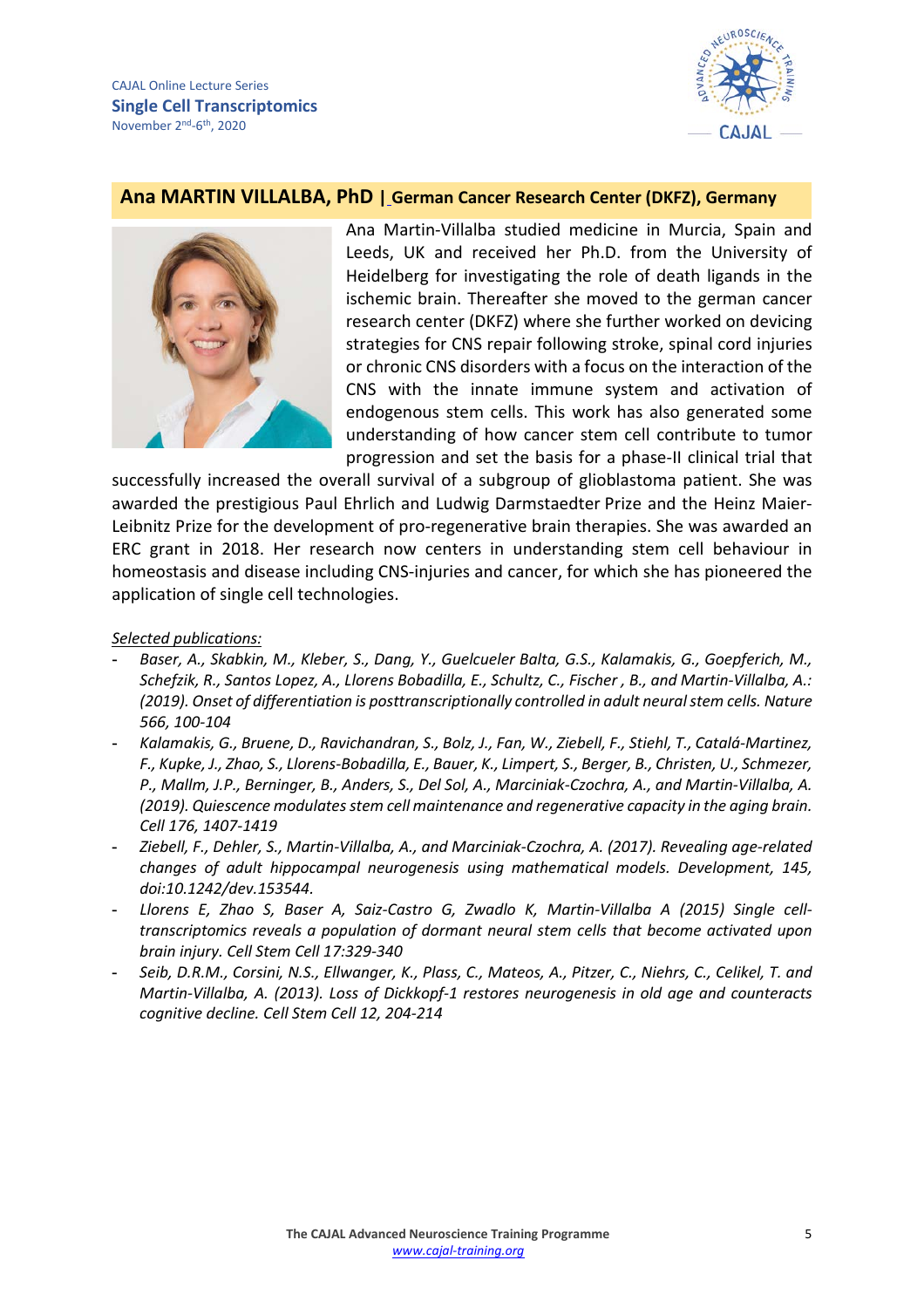

## **Sarah TEICHMANN, PhD | Wellcome Sanger Institute, UK**



Sarah Teichmann did her PhD at the MRC Laboratory of Molecular Biology, Cambridge, UK and was a Beit Memorial Fellow at University College London. She started her group at the MRC Laboratory of Molecular Biology in 2001, developing computational methods, creatively combining them with structural biology and genomics. She showed that protein complexes assemble *via* stereotypical pathways, helping us understand genetic diseases including cancer mutations. Moving to the Wellcome Genome Campus in 2013, Sarah became the first faculty member to be jointly appointed

between the EMBL-European Bioinformatics Institute & Wellcome Sanger Institute. She was one of the co-founders of the highly successful Sanger-EBI Single Cell Genomics Centre in 2012/13, and pioneered the application of single cell genomics to the study of lymphocytes, their development and their antigen receptor sequence repertoires.

From 2016, Sarah has been Head of the Cellular Genetics Programme at the Wellcome Sanger Institute. Sarah has steered the programme towards a strong focus on "cell atlas" technologies, coupled with human genetics at the cellular level and application of these methodologies for further understanding of human health, development and disease. In parallel with this role, Sarah was a co-founder and co-leader of the "Human Cell Atlas" (HCA) international consortium. Her work has been recognized by a number of prizes, including the Lister Prize, Biochemical Society Colworth Medal and GSK Award, Royal Society Crick Lecture, EMBO Gold Medal and the Genetics Society Mary Lyon Medal. She is a member of EMBO, and a Fellow of the Academy of Medical Sciences and of the Royal Society.

- **-** *M Litviňuková, C Talavera-López, H Maatz, D Reichart, CL Worth, ... (2020) Cells of the adult human heart. Nature, 1-10*
- **-** *Z Miao, P Moreno, N Huang, I Papatheodorou, A Brazma, SA Teichmann. (2020) Putative cell type discovery from single-cell gene expression data. Nature Methods, 1-8*
- **-** *JE Park, RA Botting, CD Conde, DM Popescu, M Lavaert, DJ Kunz, I Goh, ... A cell atlas of human thymic development defines T cell repertoire formation. Science 367 (6480)*
- **-** *FAV Braga, G Kar, M Berg, OA Carpaij, K Polanski, LM Simon, S Brouwer, ... (2019) A cellular census of human lungs identifies novel cell states in health and in asthma. Nature medicine 25 (7), 1153-1163*
- **-** *R Vento-Tormo, M Efremova, RA Botting, MY Turco, M Vento-Tormo, ... (2018) Single-cell reconstruction of the early maternal–fetal interface in humans. Nature 563 (7731), 347-353*